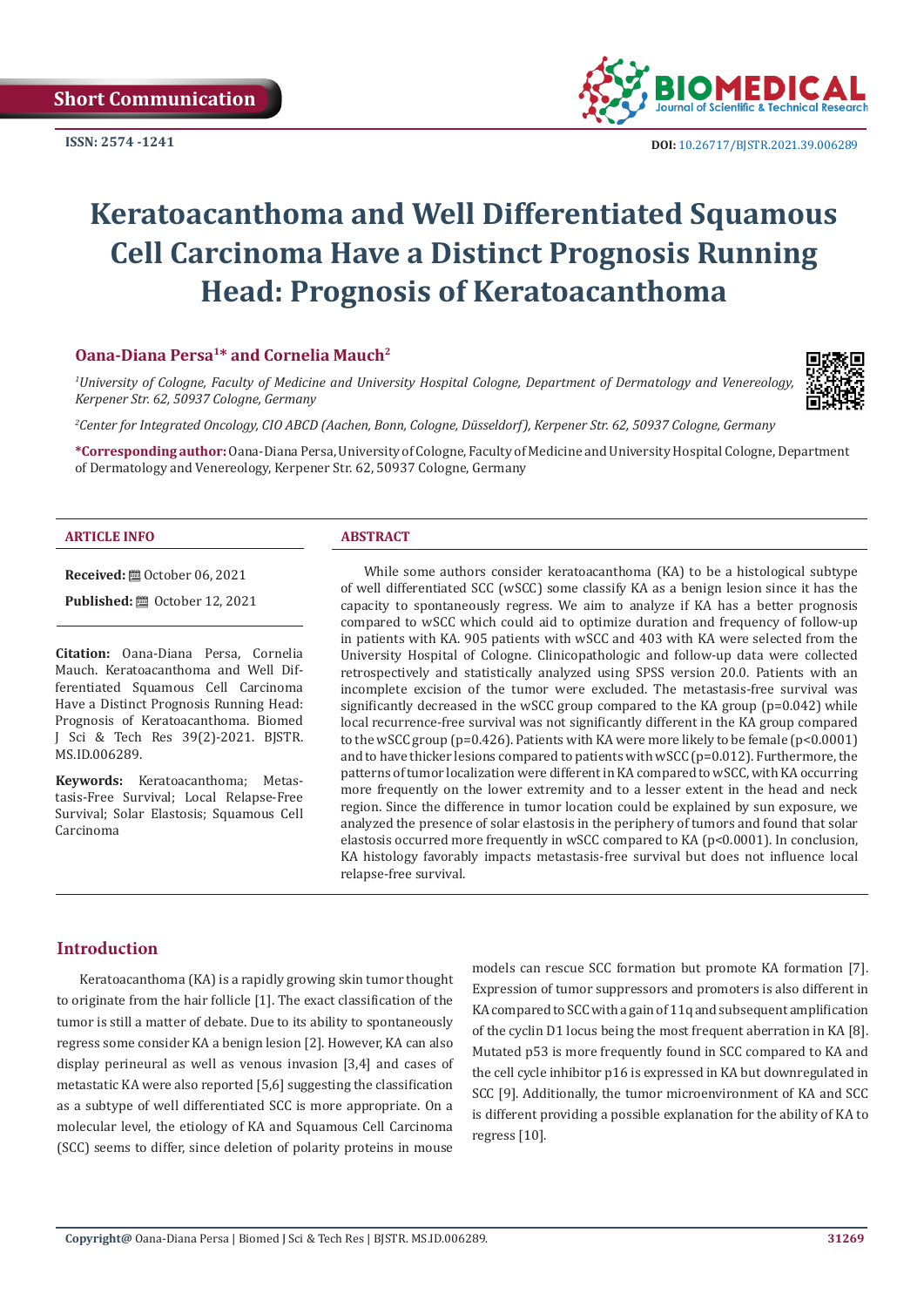The therapy of KA usually consists of complete excision since it is impossible to predict whether the tumor will regress or progress to invade the underlying tissue and even metastasize [5,6]. Since current guidelines on SCC do not take the KA histological subtype as a prognostic factor into account the question whether KA has a distinct prognosis compared SCC remains open. This question is particularly relevant since KA often have an increased tumor thickness due to rapid growth and may unnecessarily fall into the category of high risk SCC thereby burdening the financial system with frequent follow-up of these patients. In this study, we compared the prognosis of KA with that of well differentiated SCC without KA histology (wSCC) and found that KA histology favorably impacts metastasis-free survival but not local relapse-free survival.

#### **Patients and Methods**

A retrospective analysis of medical records of the Department of Dermatology, University Hospital of Cologne identified 403 KA and 905 wSCC. Tumors with an incomplete excision were excluded. The histopathologic criteria for KA were a crateriform tumor surrounding a central keratin plug showing epithelial lipping [1,11]. Solar elastosis was defined as a fibrillary basophilic material in the upper dermis [12]. Immunosuppression was defined as use of chemotherapy, other malignancies than non-melanoma skin cancer and use of immunosuppressive drugs. Diabetes was not considered immunosuppressive. Statistical evaluations were performed with the statistical software package IBM SPSS, version 20.0. Graphs were made using GraphPad Prism, version 5.0. Student's t test was used with continuous variables, while the  $X^2$  test was used for categorical variables. Survival rates were calculated by the Kaplan– Meier method and compared using log-rank tests. A P-value of <0.05 was considered significant.

#### **Results**

A total of 403 KA and 905 wSCC were retrospectively analyzed. The median follow-up was 23 months. 8 Patients with KA (2%) developed metastasis after a median of 7 months (range 1-49) and 35 patients with wSCC (3.9%) developed metastasis after a median 8 of months (range 1-37). Except for 2 patients with wSCC, who developed lung metastasis all patients developed metastasis of skin and/or lymph nodes. The metastasis-free survival was significantly decreased in the wSCC groups compared to the KA group (p=0.042) (Figure 1). 9 KA (2.2%) recurred locally following complete excision after a median of 32 months, while after a median of 8 months 24 wSCC (2.7%) recurred locally. The local recurrence-free survival was not significantly different in the KA group compared to the wSCC group (p=0.426) (Figure 1).





a) Metastasis-free survival in keratoacanthoma compared to well differentiated squamous cell carcinoma (SCC) (p=0.042).

b) Local recurrence-free survival in keratoacanthoma compared to well differentiated SCC (p=0.436).

Patients with KA were more likely to be female (40.2% versus 27%, p<0.0001) and to have thicker lesions compared to patients with wSCC (tumor thickness 3.2 vs 2.7, p=0.012) (Table 1). Age was also significantly decreased in KA compared to wSCC (p<0.0001). Furthermore the patterns of tumor localization were different in KA compared to wSCC, with KA occurring more frequently on the lower extremity and to a lesser extent in the head and neck region. Since the difference in tumor location could be explained by sun exposure, we analyzed the presence of solar elastosis in the periphery of tumors and found that solar elastosis occurred more frequently in wSCC compared to KA (82% vs 60.7%, p<0.0001). In contrast, the presence of immunosuppression and tumor diameter was not significantly different in the KA group compared to the wSCC group (Table 1).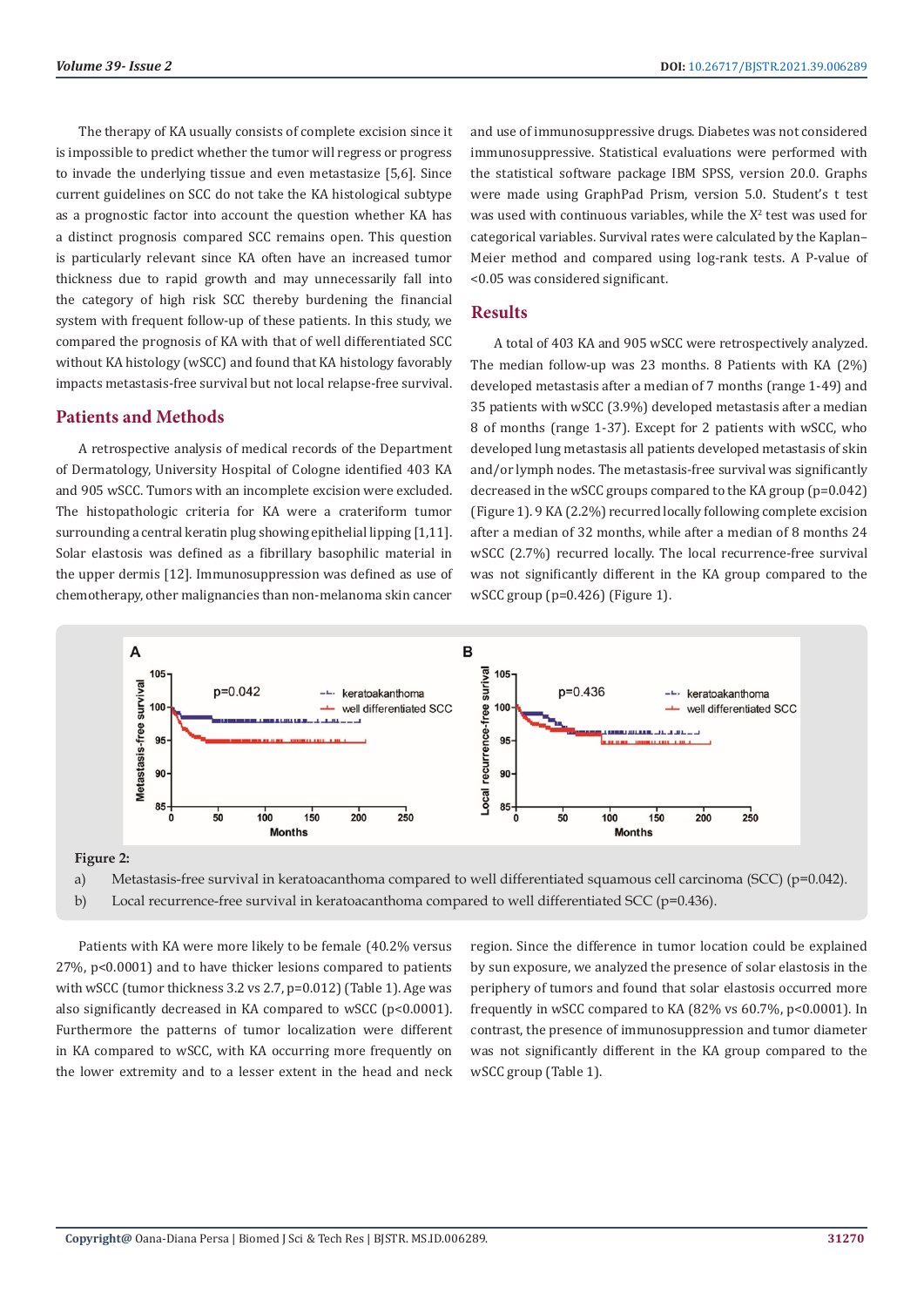|                              | Keratoacanthoma (N=403) | Well differentiated SCC (N=905) | P-value     |
|------------------------------|-------------------------|---------------------------------|-------------|
| <b>Sex</b>                   |                         |                                 |             |
| Male                         | 241 (59.8%)             | 661 (73%)                       | P < 0.0001  |
| Female                       | 162 (40.2%)             | 244 (27%)                       |             |
| Immunosuppresion             |                         |                                 |             |
| No                           | 306 (75.9%)             | 654(72.3%)                      | $P = 0.176$ |
| Yes                          | 97 (24.1%)              | 251 (27.7%)                     |             |
| Tumor thickness (mm) ± STDEV | $3.2 \pm 2.9$           | $2.7 \pm 3.1$                   | $P = 0.012$ |
| Tumor diameter (cm) ± STDEV  | $1.4 + 1.8$             | $1.3 \pm 1.3$                   | $P=0.267$   |
| Age (mean years) ± STDEV     | $69.3 \pm 13.9$         | $75 + 11.3$                     | P < 0.0001  |
| <b>Tumor location</b>        |                         |                                 |             |
| Head and neck                | 198 (49.1%)             | 593 (65.5%)                     | P < 0.0001  |
| Trunk                        | 43 (10.7%)              | 80 (8.8%)                       |             |
| Upper extremity              | 66 (16.4%)              | 115 (12.7%)                     |             |
| Lower extremity              | 96 (23.8%)              | 117 (12.9%)                     |             |
| Solar elastosis              |                         |                                 |             |
| No                           | 157 (39.3%)             | 159 (18%)                       | P < 0.0001  |
| Yes                          | 242 (60.7%)             | 725 (82%)                       |             |

**Table 1:** Clinical data keratoacanthoma compared to well differentiated SCC.

Note: SCC- squamous cell carcinoma; STDEV-standard deviation.

# **Discussion**

Currently, no specific guideline for the follow-up of patients with KA exists and it is unclear whether the guidelines regarding the follow-up of SCC [13] can also be applied to KA. To our knowledge, this the first study comparing the prognosis of KA with wSCC. We found that the metastasis-free survival was significantly increased in KA compared to wSCC. 2% of KA developed metastasis in the skin and regional lymph node indicating that similar to SCC ultrasound of the regional lymph nodes is also important in patients with KA. Since local recurrence-free survival was not different in KA compared to wSCC we propose to use the same frequency of physical examinations of the skin in KA as in SCC [13]. In line with the hypothesis that SCC and KA have different etiologies our study could show that clinical and pathologic characteristics were also significantly different in the wSCC group compared to KA. As expected from a rapidly growing tumor, the tumor thickness of KA was significantly increased compared to wSCC. Interestingly, patients with KA were more likely to be female and were significantly younger compared to patients with wSCC further underlining the different etiology of the two tumors.

In accordance with a previous study [14] we could show that the predominant distribution of KA is on the lower extremity while SCC were mostly localized in the head and neck region. Moreover, the presence of solar elastosis was significantly increased in the KA group suggesting sun exposure plays a more minor role in KA.

Consistent with the hypothesis that UV plays a less important role in the etiology of KA the mutation burden of KA is lower compared to cutaneous SCC [15]. Further supporting a different etiology of KA and SCC the rate of HPV DNA detection was higher in KA compared to wSCC suggesting a possible viral etiology in the pathogenesis of KA [16]. This would then imply that immunosuppression would play a more important role in the etiology of KA compared to SCC, however the incidence of immunosuppression was not different in KA compared to the wSCC group in our study, suggesting other etiologic factors such as the tissue microenvironment could play a role.

## **Conclusion**

We could show that KA histology favorably impacts metastasisfree survival but does not influence local relapse-free survival.

# **References**

- 1. [Kwiek B, Schwartz RA \(2016\) Keratoacanthoma \(KA\): An update and](https://pubmed.ncbi.nlm.nih.gov/26853179/) [review. J Am Acad Dermatol 74\(6\): 1220-1233.](https://pubmed.ncbi.nlm.nih.gov/26853179/)
- 2. [Watchorn RE, Thomas S, Miller C, RA Carr, D Koch, et al. \(2018\)](https://pubmed.ncbi.nlm.nih.gov/28758190/) [Keratoacanthoma management: results of a survey of U.K. dermatologists](https://pubmed.ncbi.nlm.nih.gov/28758190/) [and surgeons. Br J Dermatol 178\(1\): e49-e50.](https://pubmed.ncbi.nlm.nih.gov/28758190/)
- 3. Godbolt AM, Sullivan JJ, Weedon D (2001) Keratoacanthoma with perineural invasion: A report of 40 casese. Australas J Dermatol 42(3): 168-171.
- 4. [Tschandl P, Rosendahl C, Williamson R, Weedon D \(2012\) A](https://www.ncbi.nlm.nih.gov/pmc/articles/PMC3663370/) [keratoacanthoma with venous invasion. Dermatol Pract Concept 2\(4\):](https://www.ncbi.nlm.nih.gov/pmc/articles/PMC3663370/) [0204a03.](https://www.ncbi.nlm.nih.gov/pmc/articles/PMC3663370/)